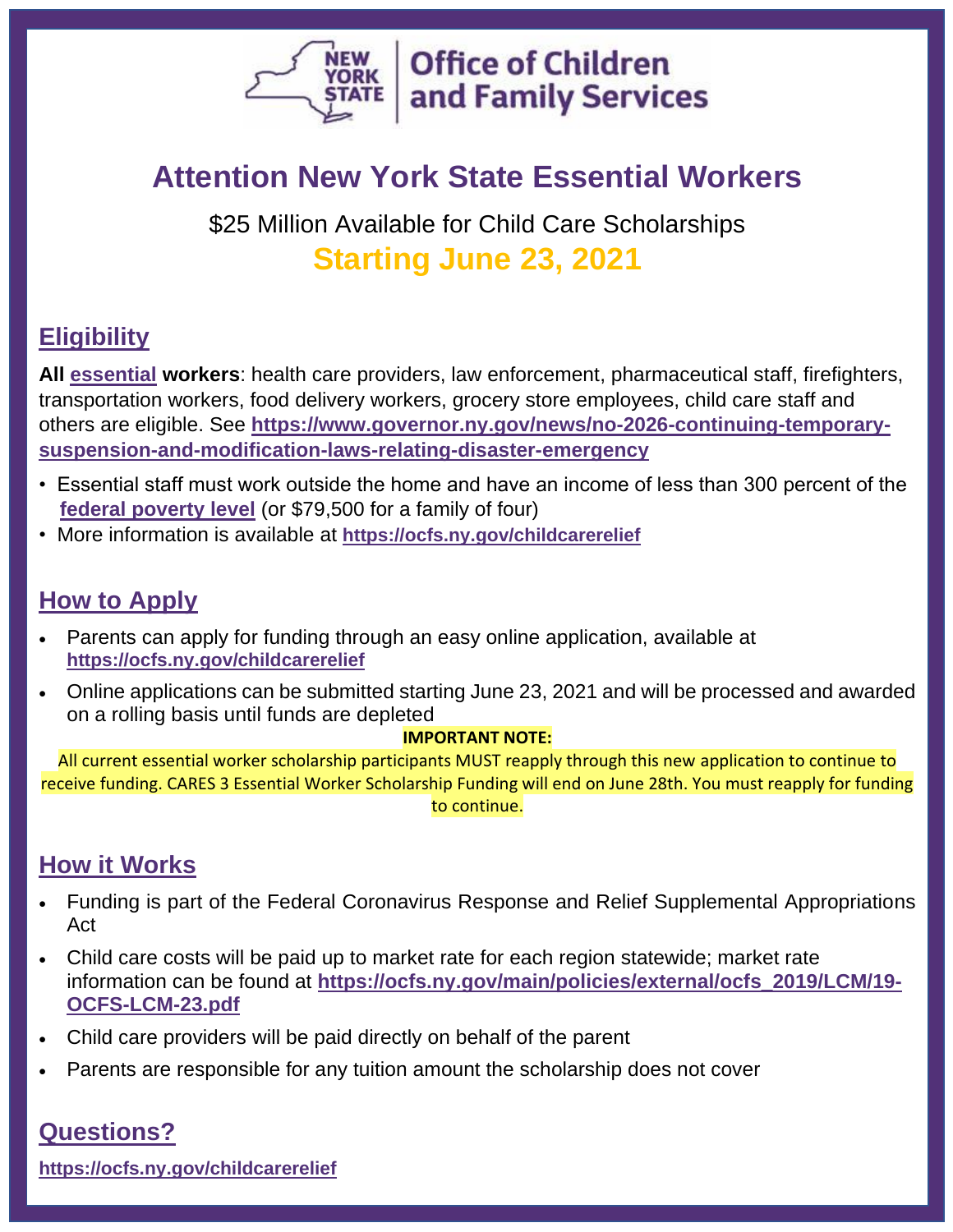- **Open one of the following Web browsers; Chrome, Explorer, Safari (do not use Internet Explorer)**
- Visit OCFS Public website <https://ocfs.ny.gov/childcarerelief>
- Click on the 'Apply Now' button.
- The application will ask you sign into NY.GOV with your username and password OR create an account by clicking on 'Don't have an Account?'



- If you do not have an Account, it will ask you to select an Account type.
	- Select 'Personal'

select one of the following three account types:



Go Back

• Click on 'Sign Up for a Personal NY.gov ID'



If you want a Personal NY.gov ID, please click the button to start the process.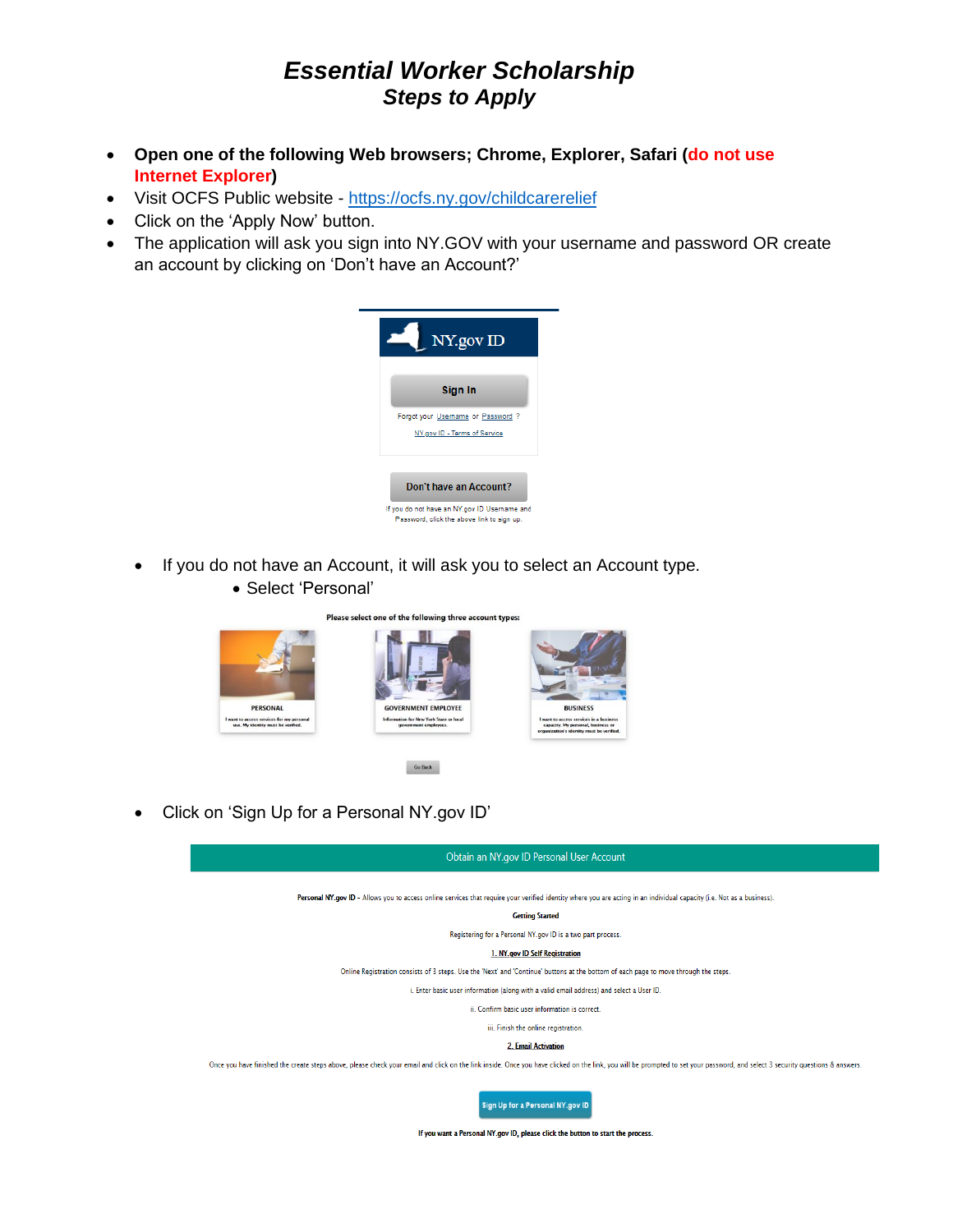• Complete the Self Registration.

| NY.gov ID SELF REGISTRATION                          |                                               |
|------------------------------------------------------|-----------------------------------------------|
| <b>User Information</b>                              | <b>Personal Privacy Protection Law Notice</b> |
| First Name <sup>*</sup> First Name                   |                                               |
| Last Name <sup>x</sup> Last Name                     |                                               |
| Email* Email                                         |                                               |
| Confirm Email* Confirm Email                         |                                               |
| <b>Login Information</b>                             |                                               |
| Check<br>Preferred Username* Preferred Username      |                                               |
| e<br>I'm not a robot<br>reCAPTCHA<br>Privacy - Terma |                                               |
| <b>Create Account</b>                                |                                               |

• You will receive a confirmation with your information – click Continue.

| NY.gov ID SELF REGISTRATION                                                                                                                                                   |             |
|-------------------------------------------------------------------------------------------------------------------------------------------------------------------------------|-------------|
| Before you continue, please check the information below. If any information needs to be corrected, please click on the "Back" button below and make the necessary corrections |             |
| First Name:<br><b>Last Name</b><br>Ema<br><b>Username</b>                                                                                                                     |             |
| Continue<br><b>Back</b>                                                                                                                                                       |             |
|                                                                                                                                                                               | Step 2 of 3 |

• You will get a confirmation that an activation email was sent to your account – Click Finish.

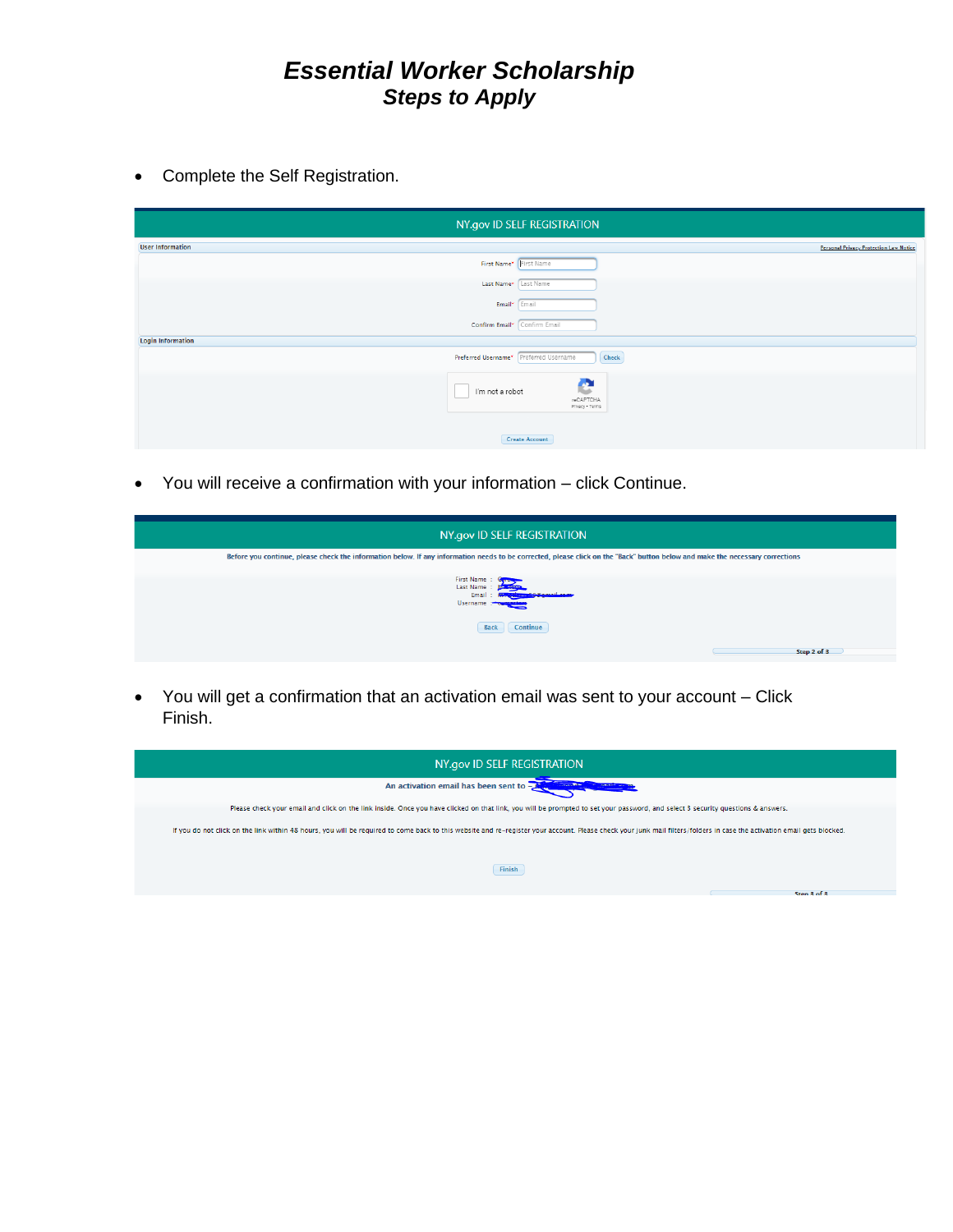• This will open – but don't try to sign-in yet!

|           |                        | <b>Services</b> | <b>News</b>     | Government                   | Local                                                                                                                |                         |
|-----------|------------------------|-----------------|-----------------|------------------------------|----------------------------------------------------------------------------------------------------------------------|-------------------------|
| NY.gov ID | <b>Online Services</b> | FAQs            | About NY.gov ID | <b>Help Desk Information</b> | <b>Privacy Policy</b>                                                                                                | <b>Terms of Service</b> |
|           |                        |                 |                 |                              | $NY.gov$ ID<br>Sign In<br>Forgot your Username or Password ?<br>NY.gov ID - Terms of Service                         |                         |
|           |                        |                 |                 |                              | Don't have an Account?<br>If you do not have an NY.gov ID Username and<br>Password, click the above link to sign up. |                         |

- **Check your email!** Email **From:** [ny.govId@its.ny.gov](mailto:ny.govId@its.ny.gov) 
	- o Email Subject is Welcome to NY.GOV Id with your name
	- o In the body of the email there will be a link to 'Click Here' to activate your account

• Select 3 Secret questions to use as security in case you forget your password later. Click Continue when done entering these.

| Thank you for registering!                                                                                    |            |                 |                         |
|---------------------------------------------------------------------------------------------------------------|------------|-----------------|-------------------------|
| You are now ready to activate your NY.gov Id.                                                                 |            |                 |                         |
| During this process, you will need to<br>• Set 3 valid secret questions and answers.<br>• Set a new password. |            |                 |                         |
| <b>Secret Questions</b>                                                                                       |            |                 |                         |
| * indicates required field                                                                                    |            |                 |                         |
| *Question 1                                                                                                   | Select One |                 | $\checkmark$            |
| *Answer                                                                                                       |            | *Confirm Answer |                         |
| *Question 2                                                                                                   | Select One |                 | $\overline{\mathbf{v}}$ |
| *Answer                                                                                                       |            | *Confirm Answer |                         |
| *Question 3                                                                                                   | Select One |                 | $\overline{\mathbf{v}}$ |
| *Answer                                                                                                       |            | *Confirm Answer |                         |
|                                                                                                               |            | Continue        |                         |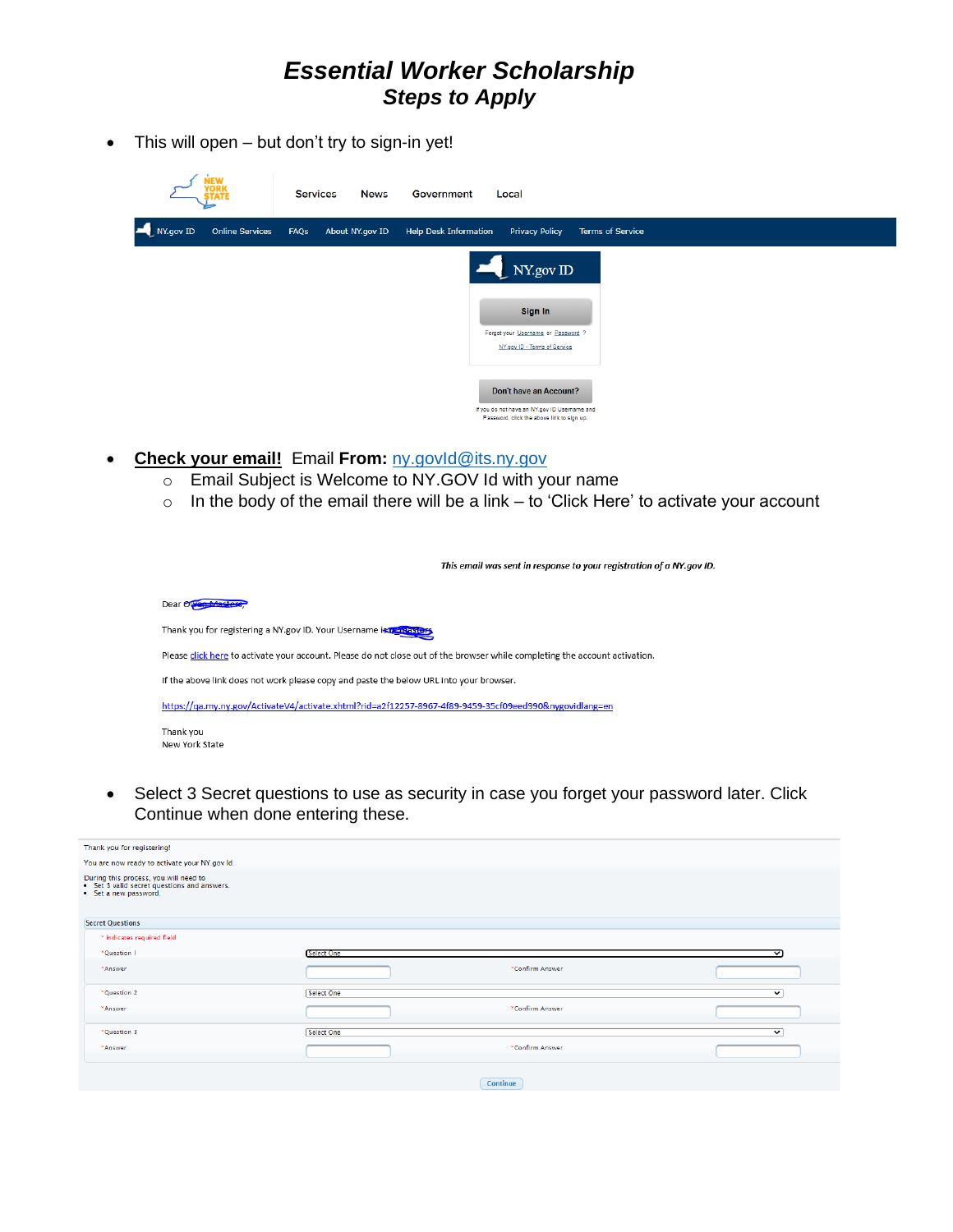• Click Continue

| NY.gov ID Activation                                                                                                                        |
|---------------------------------------------------------------------------------------------------------------------------------------------|
| You have successfully saved your secret questions and answers. Please click the below Continue button to set your new password.             |
| Continue<br>Conveight @ 2017 - New York State Office of Information Technology Services (ITS) Build: 2/14/2020 9:33 AM W: (NULL) A: 1010B 1 |

• Create a password and click continue

| NY.gov ID ACTIVATION            |                                                                                      |  |  |
|---------------------------------|--------------------------------------------------------------------------------------|--|--|
| Please enter your new Password. |                                                                                      |  |  |
| New Password*                   | A Password must contain at least 1 digit, 1 alphabetic, at<br>minimum 14 characters. |  |  |
| Confirm Password*               |                                                                                      |  |  |
| Continue                        |                                                                                      |  |  |

• Click on Continue

| NY.gov ID ACTIVATION                                                                                      |  |
|-----------------------------------------------------------------------------------------------------------|--|
| <b>Your New Password has been reset.</b>                                                                  |  |
| Continue<br>· New York State Office of Information Technology Services (ITS) Build: 05/21/2021 4:56 DM Wi |  |

- **YOU ARE READY NOW TO APPLY! Return to the OCFS Public website. <https://ocfs.ny.gov/childcarerelief>**
	- o **Click Apply – now you will have the NY.GOV username and password needed to proceed with your application for the scholarship.**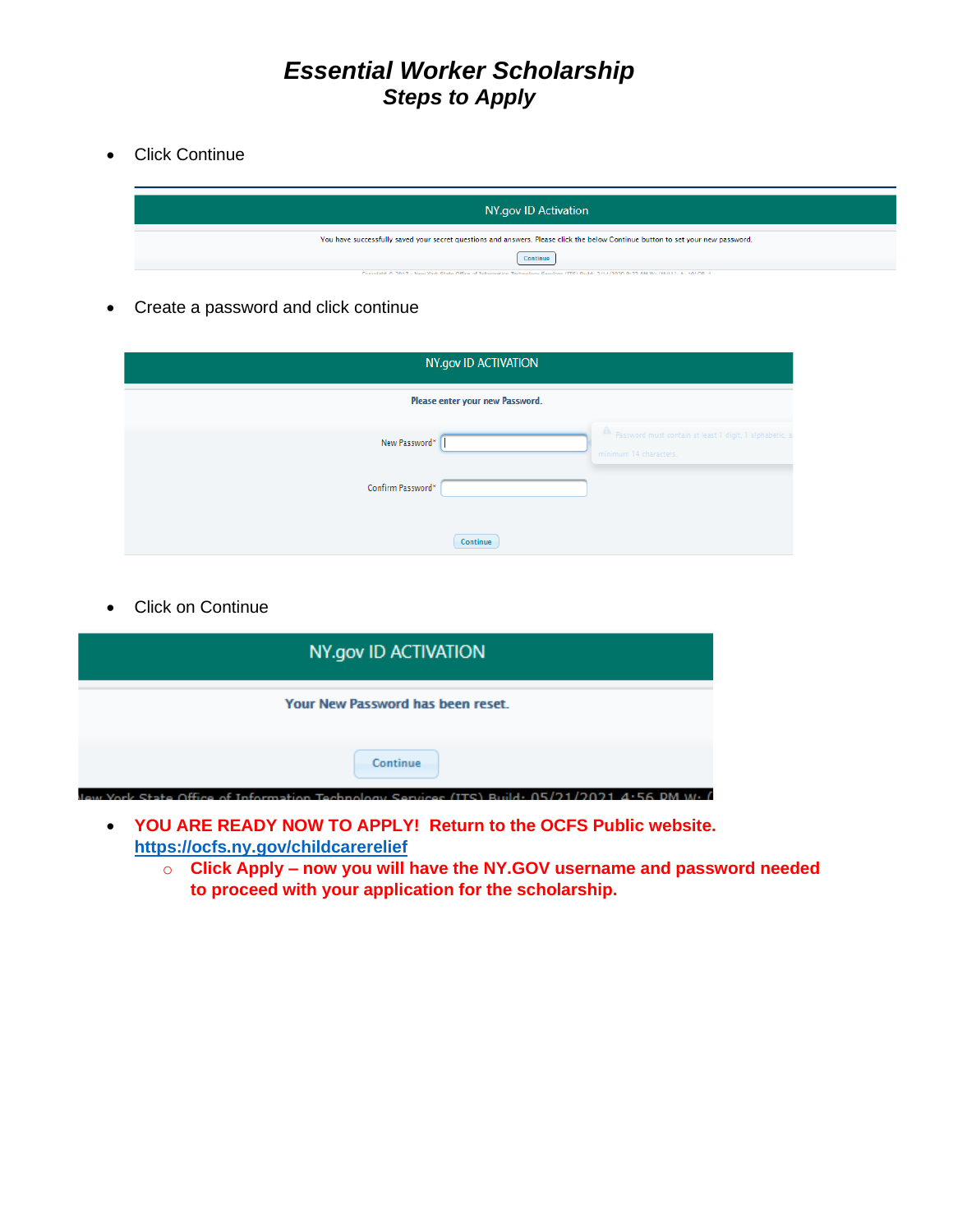• Next it will take you to the Child Care Pandemic Relief Fund Page. You can choose a different language on the top right-hand corner of the page. Start the application by clicking on the 'Apply for Essential Worker Scholarship' button.

| <b>Office of Children and Family Services</b> |                           | Select Language<br>Powered by Google Translate |
|-----------------------------------------------|---------------------------|------------------------------------------------|
|                                               | Welcome, Richard Northrup |                                                |
| <b>Pandemic Relief Fund for Child Care</b>    |                           |                                                |
| Apply For Essential Worker Scholarship        |                           |                                                |

#### • **Am I eligible for an Essential Worker Scholarship?**

You are eligible if you can answer yes to these questions below:

- o I live in New York State.
- o My job, or my co-applicant's job, is classified as an Essential Worker in New York State. The NYS definition of an Essential Worker can be found at: <https://esd.ny.gov/guidance-executive-order-2026>
- o My Annual Household Income is less than the maximum income based on my family's size.

| <b>Family Size</b> | <b>Max income</b> |
|--------------------|-------------------|
| 2                  | \$52,260          |
| 3                  | \$65,880          |
| 4                  | \$79,500          |
| 5                  | \$93,120          |
| 6                  | \$106,740         |
|                    | \$120,360         |
| 8                  | \$133,980         |
| 9                  | \$147,600         |
| 10                 | \$161,220         |

- $\circ$  There are no other parents or legally responsible adults (age 21 or older) who are able to provide care while I am at work.
- o My child(ren) is a U.S Citizen or has a Satisfactory Immigration Status. <insert hyperlink to the list>
- o My child(ren) is:
	- o Less than 6 weeks of age or older
	- $\circ$  Under 19 and is mentally or physically incapable of caring for themselves or under court supervision.
- o My child care provider is an active NYS licensed/registered/permitted facility.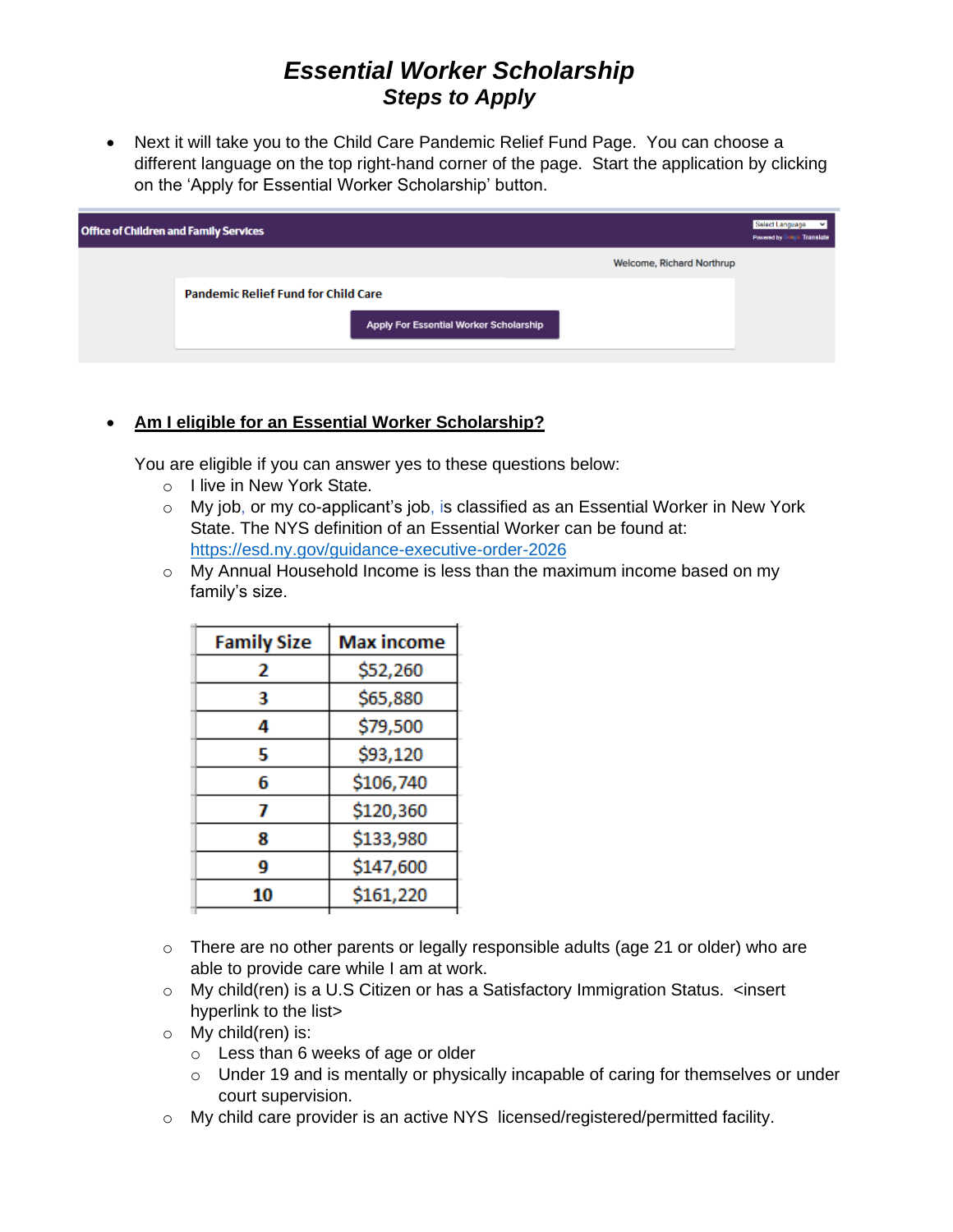#### • **What will I need to apply?**

- o Current Email Address
- o Proof of Income (example: Paystub, W-2, 1099)

#### • **Understanding your applications status**:

After you complete the online application, you will know the status of the scholarship.

- o If you do not meet one of the above eligibility requirements, your application will not be approved and will be marked **Ineligible**. If you feel this decision has been made in error, your circumstances have changed or you made a mistake in the information you provided, you are welcome to apply again.
- $\circ$  If you meet all  $\theta$  the eligibility requirements, the application will be approved and you will be **Eligible** to receive the scholarship.
	- o A follow-up email will be sent to your child care provider so they can register and start the weekly certification process.
- $\circ$  If additional information is required, for example you are not able to find your child care provider in the search, we will send your application to The Office of Children & Family Services (OCFS) for review . The application will be set as **Under Review** and you will receive an email when the decision is made.

#### • **When and How will Payments be made?**

- $\circ$  Payments will be paid directly to your child care program; you will not receive any money directly from OCFS. Parents are responsible for any tuition amount the scholarship does not cover.
- $\circ$  Providers are required to certify your child's weekly attendance for payments to be made.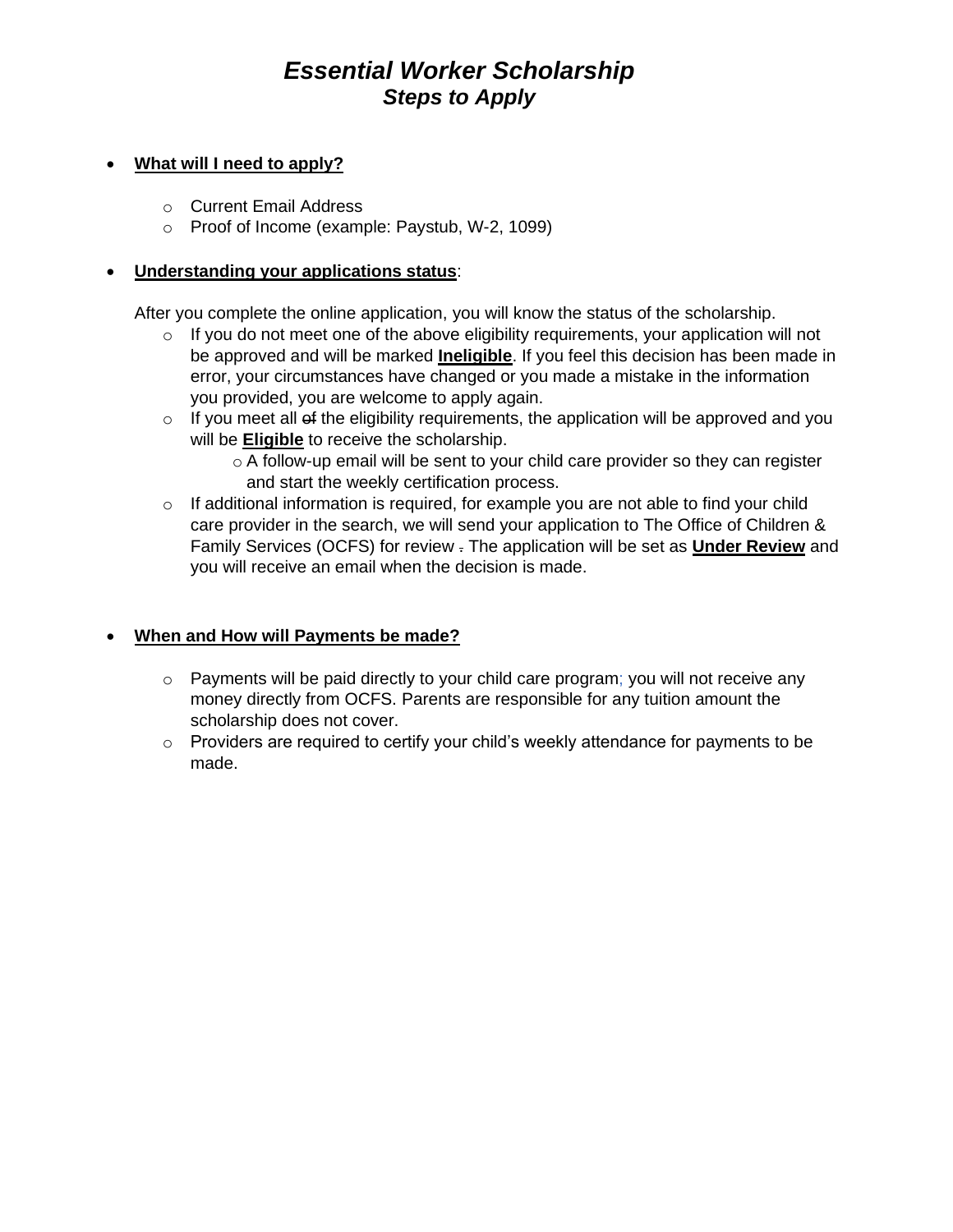### 1. **APPLICATION STATUS**:

- o After you complete the online application, you will know the status of the scholarship.
	- $\circ$  If you do not meet one of the above eligibility requirements, your application will not be approved and will be marked **Ineligible**. If you feel this decision has been made in error, your circumstances have changed or you made a mistake in the information you provided, you are welcome to apply again.
	- o If you meet all the eligibility requirements, the application will be approved, and you will be **Eligible** to receive the scholarship.
		- o A follow-up email will be sent to your child care provider so they can register and start the weekly certification process.
	- o If there is additional information is required for OCFS to decide on your eligibility for the scholarship, the application will be set as **Under Review** and you will receive an email confirmation when the decision is made.

### 2. **SCHOLARSHIP PAYMENTS:**

- o Payments will be paid directly to your child care program; you will not receive any money directly from OCFS.
- o Parents are responsible for any tuition amount the scholarship does not cover.
- o Providers are required to certify your child's weekly attendance for payments to be made.

### 3. **MANAGING CHILD CARE CHANGES AFTER APPLICATION IS APPROVED:**

#### o **Child(ren) No Longer in Care**

- o **If Only One Child or All of your Children are No Longer in Care**
	- Click on 'Withdraw Application' and select Child(ren) No longer in care
- o **If more than one child and only one child is no longer in care**
	- Click on 'Update Application Information' and click on the 'Edit' pencil for the child that is no longer in care. Click on 'Child No Longer in Care'

#### o **Change of Provider**

- o Click on 'Update Application Information'
- o Click on 'Add Provider'
- $\circ$  If your child no longer goes to the original provider on the application, click on the 'Edit' pencil for that child and click on 'Child No Longer at this Provider'

#### o **Change of Employment – No longer an essential worker**

- o Your job, or your co-applicant's job , must be classified as an Essential Worker in New York State. The NYS definition of an Essential Worker can be found at: <https://esd.ny.gov/guidance-executive-order-2026>
- o If you or your co-applicant are no longer an essential worker, click on 'Withdraw Application' and select 'Change of Employment – No Longer an Essential Worker'

#### o **No Longer Reside in New York State**

o Click on Withdraw Application and select 'No longer reside in New York State'